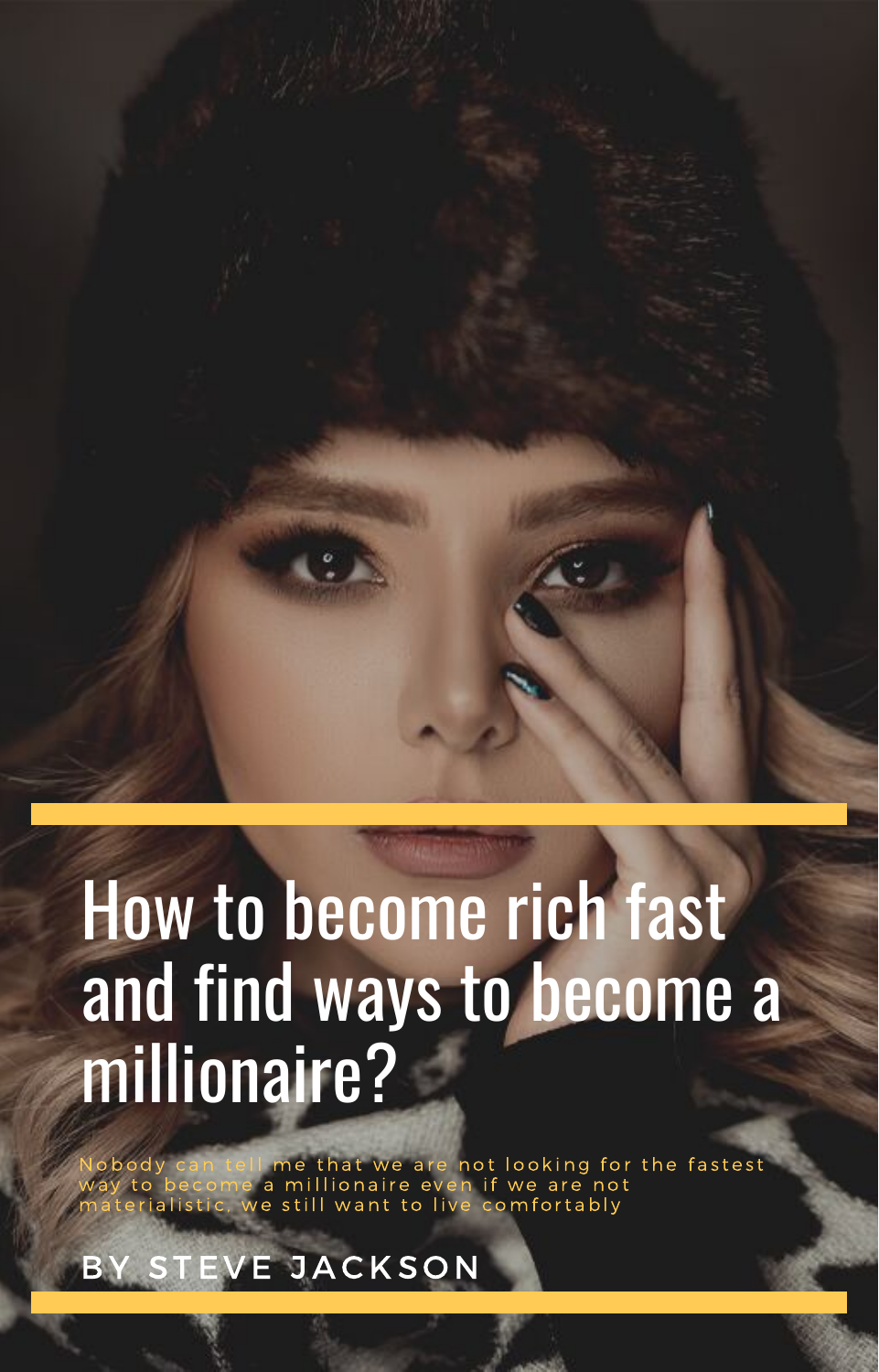Nobody can tell me that we are not looking for the fastest way to become a millionaire even if we are not materialistic, we still want to live comfortably

The main problem when someone thinks about being rich, the first thing that comes to mine is the lottery or a family member dying and leaving us a pot of cash. Unfortunately, becoming rich is rarely the latter, it is more likely to be hard work and sacrifice.

I personally believe that anyone with the right mindset and daily habits can become successful and wealthy. However, the key to becoming a millionaire will come down to developing traits that will increase the amount of money you have as well as decreasing one's debt.

To develop a millionaire mindset is a process which takes time and energy for us to follow through. Like anything in life simple actions need to be taken, goals need to be set, a plan needs to be made and its implementation need to be consistent.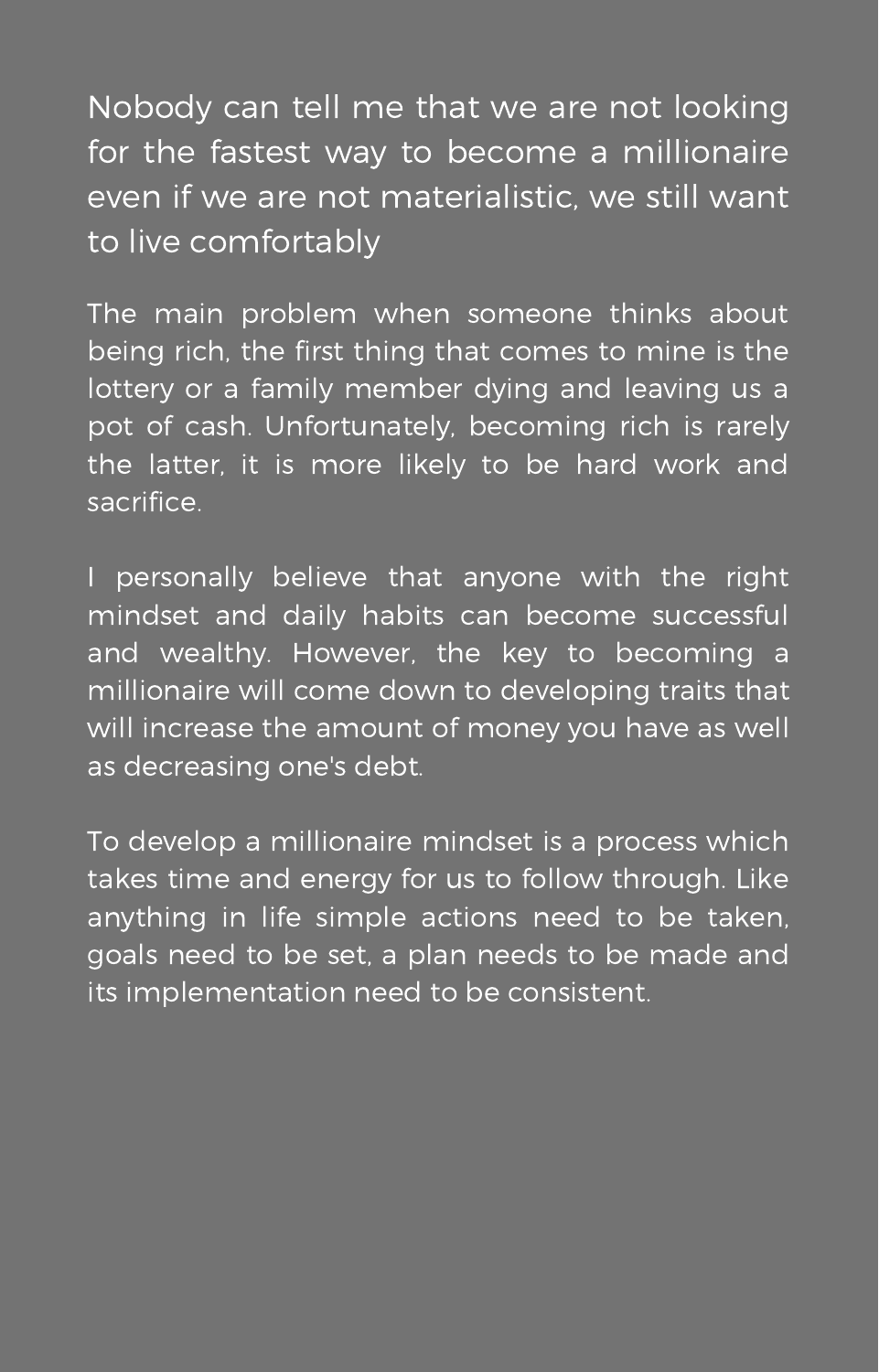### **The theoretical ways to become a millionaire**

This section is purely advice, so before you rush out to buy a flash car or a fur coat for the wife consider this. Most millionaires very frugal with their money. They live a modest lifestyle and never spend more than they need. It has even been said that Warren Buffett would rather drink coffee at home which costs him a few cents rather than buying a 3\$ Starbucks.

Financial success is simply down to the choices they make. They are not partying every night and on their journey to success they were living in a very average apartment. However, on a daily basis they asked themselves questions such as, do I really need that new car or the state of the art computer? And of course the answer was NO not really.

Why do millionaires spend their money differently than most of us?

Deciding to become an entrepreneur with the aspiration to become wealthy is a full time job. It is a lifestyle that take up most of their time and an ideological shift from the need to have more stuff to being wealthy. They fully understand that any money that comes into their hands will be much better spent on investment or reinvestment in the project they are currently working on.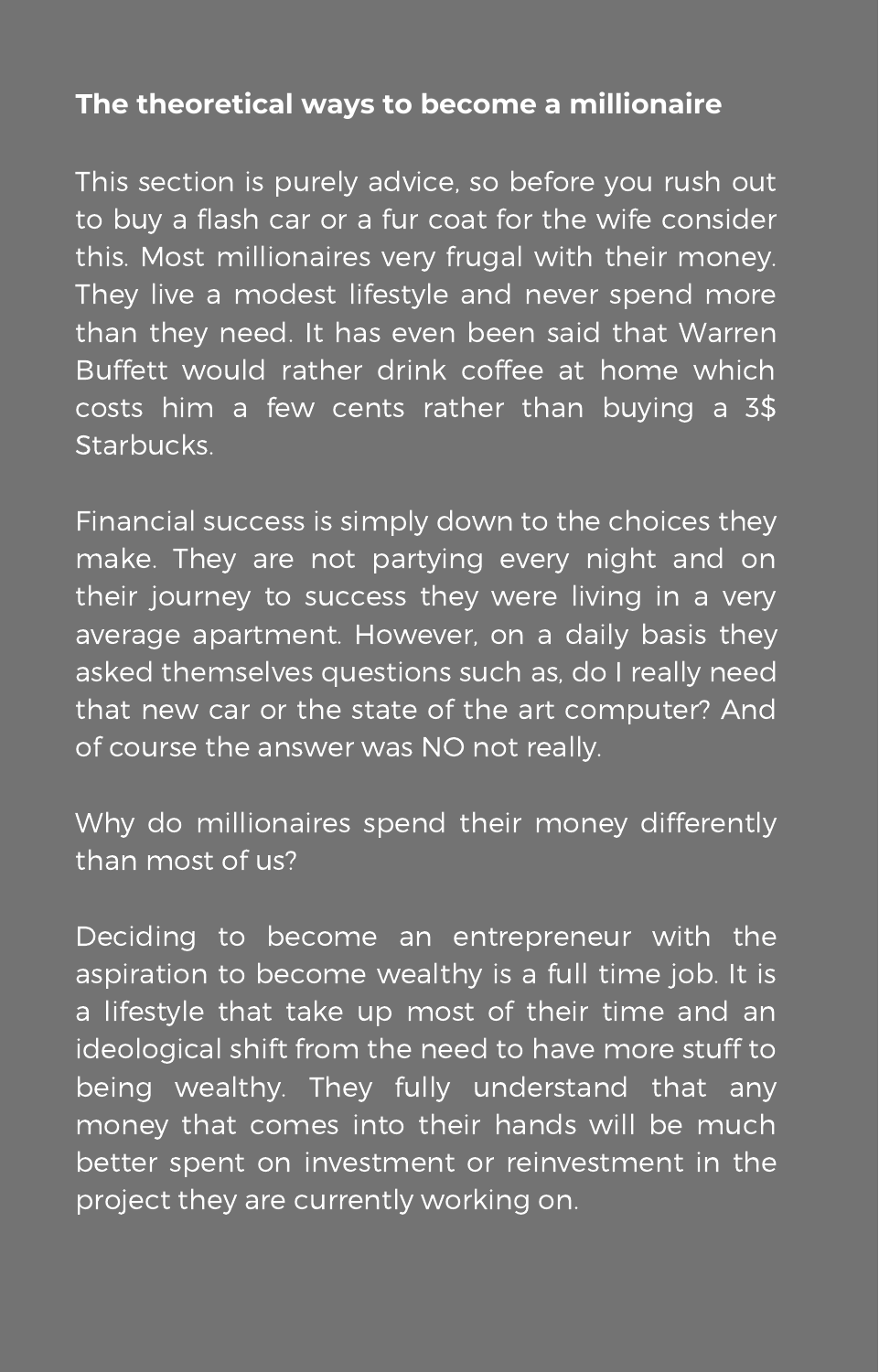# 5 Key ways to become a millionaire

The fastest way to become a millionaire is to reorganize your life to allow it to be optimized towards financial success. This includes, making a financial plan, saving as much money as you can, not spending more than you earn, avoiding any credit and investing your money wisely.

### **Make a financial plan**

Making a financial plan is like making any plan, because without a plan you plan to fail. Everyone can say, "I want to be a millionaire", but what do you need to do to achieve that goal? It is not enough to want it, because what does it mean being a millionaire? It is an abstract and existential construct that has no true reality for the majority of the population. So, if you have never had that sort of money before, how do you know you want it and how will you achieve it if you decide you do want to be rich.

The only solution is to create a plan that already relate to your existing dreams, goals and aspirations. Then find out what you need to do to achieve that goal, such as how much time and money needs to be invested in the project.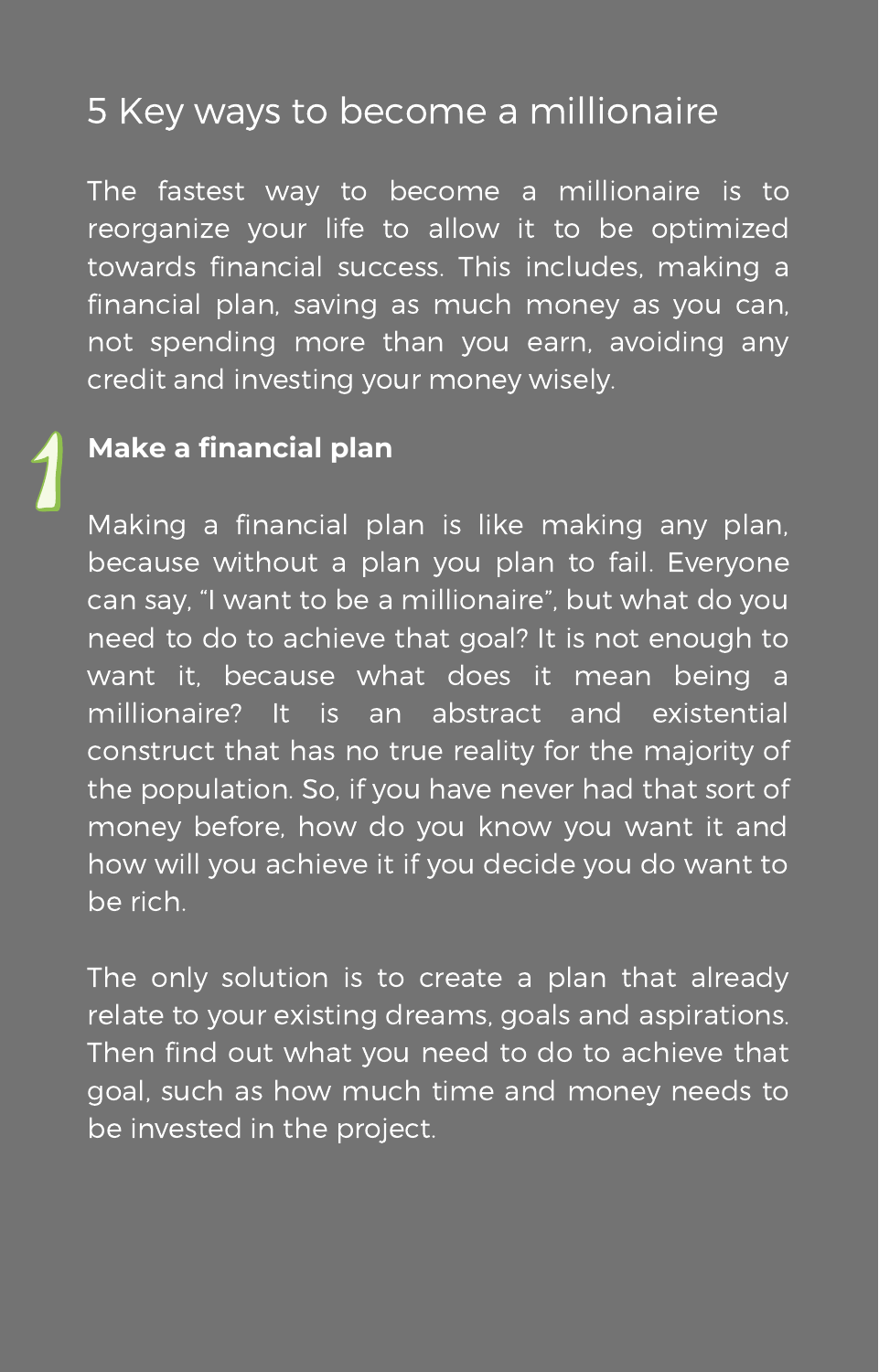#### **Save as much money as you can**

During the financial planning process you should have realized that you are going to need money. Every amount of money you receive should be considered as an opportunity for investment. Yes, I know saving sounds very boring, but if a financial crisis is going to happen as it always does, you should be prepared.

#### **Do not spend more than you earn**

A great quote by the famous 19th author Charles Dickens, says it all, "Annual income £20, annual expenditure £19.6, result happiness. Annual income £20, annual expenditure £20.6, result misery". Having unnecessary payment or debt will create a strain on your business and slow the journey towards financial freedom.

This returns to the subject of choices, such as do you really need a new car on credit or will a used car paid with cash be just as good? You only need to calculate the full cost of credit to know that you are paying far more for a house or car than the original price. So, as yourself, can you really afford it?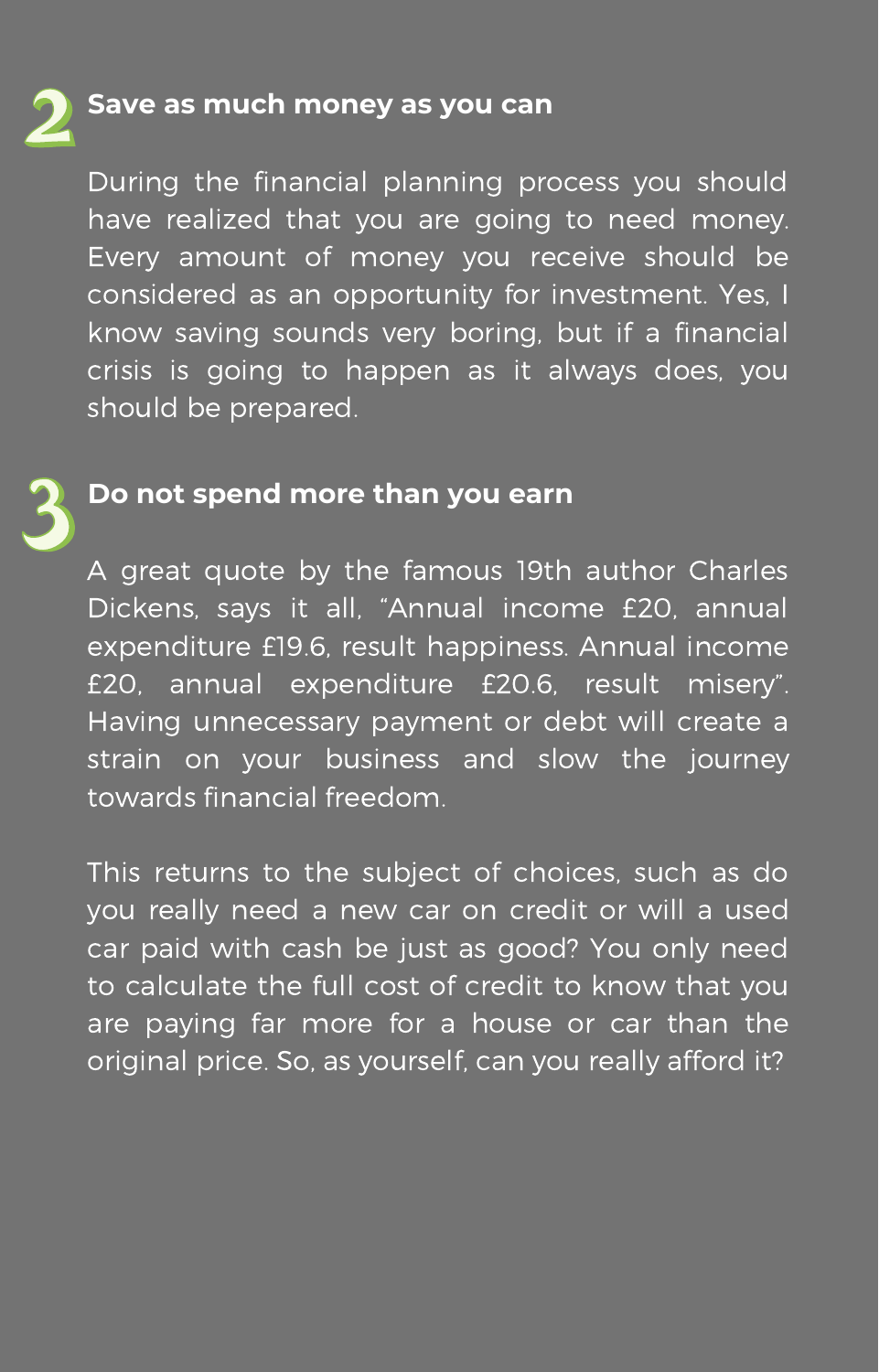## **The fastest way to become a millionaire is avoid credit**

I am standing in the queue at the supermarket at the end of the month just before payday. I am always surprised at the amount of customers paying for their food with credit. This simply means they are paying more for the basics, things they must buy to survive. Credit should be avoided at all costs, but if you need credit, you should only take it if it can be repaid within three months.

Remember that the classic credit card is a con and so do not get more than one. The more debt you have the slower it will take for you to become rich, because it reduces the flow of money through your business and investments. So, again if you don't really need it, don't get it.

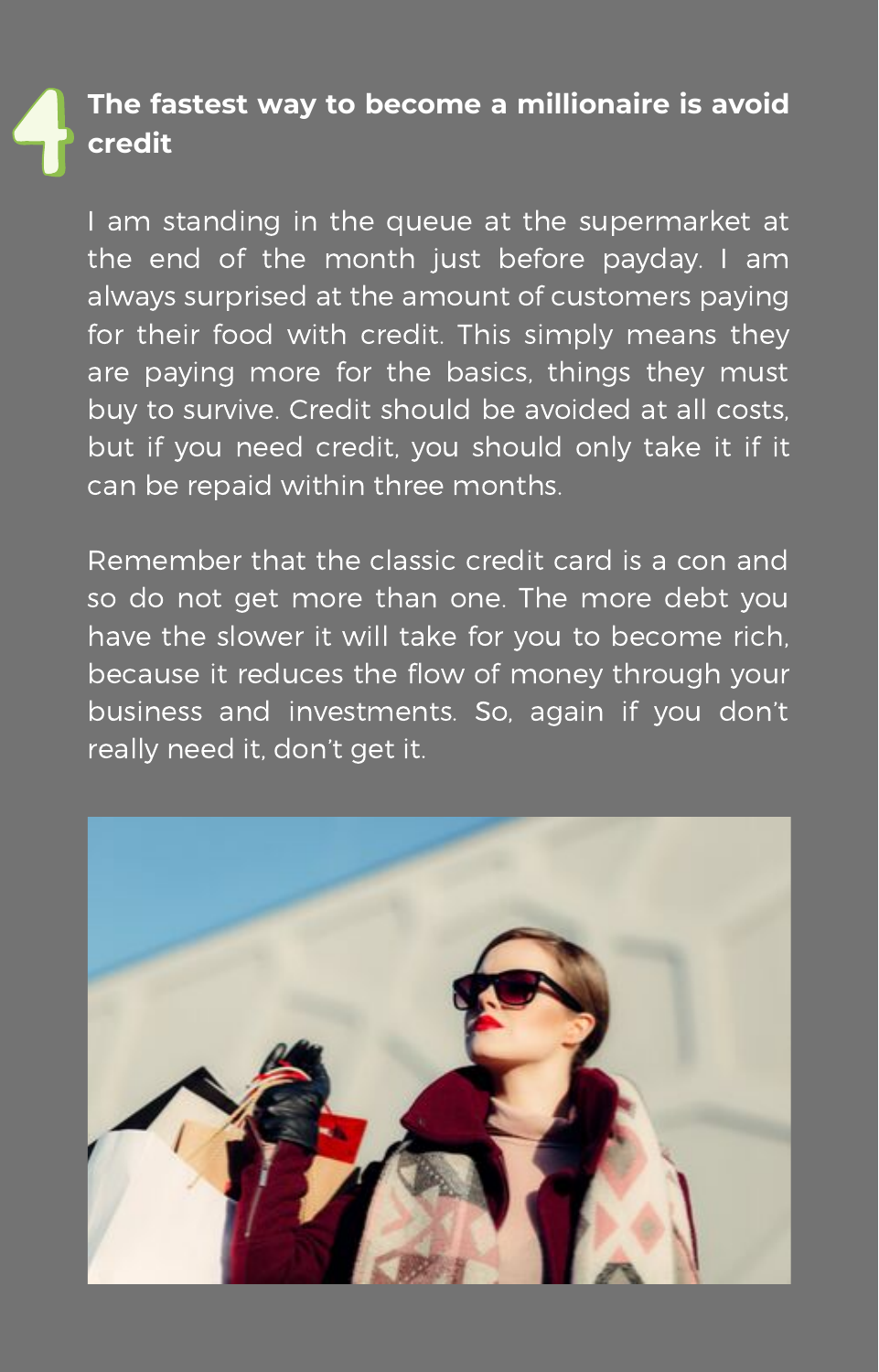# **How to become rich fast by investing your money**

Investment do not need to be high risk. So, it is very possible to invest a modest amount of money mutual fund companies. With a diverse portfolio you can expect to earn for your investment between 8 to 10 percent annually over the long term.

However, my preferred option is investing in real estate. My wife is a real estate agent and she is always on the lookout for a property good for short and long term rent.

#### **Millionaires are self-employed**

Approximately 70% of all millionaires are selfemployed. This means they have made their money from running their own business. However, bar none, they have one thing in common and that is a mindset that gives them the determination to be successful. This in my opinion is the crucial element between the millionaire and a person who is not.

There are lots of ways to become a millionaire, but nobody can get away from the mentality needed to achieve that massive success. The reality is that running a business is like running a marathon, which most runners and athletes will understand is 90% mental and 10% physical.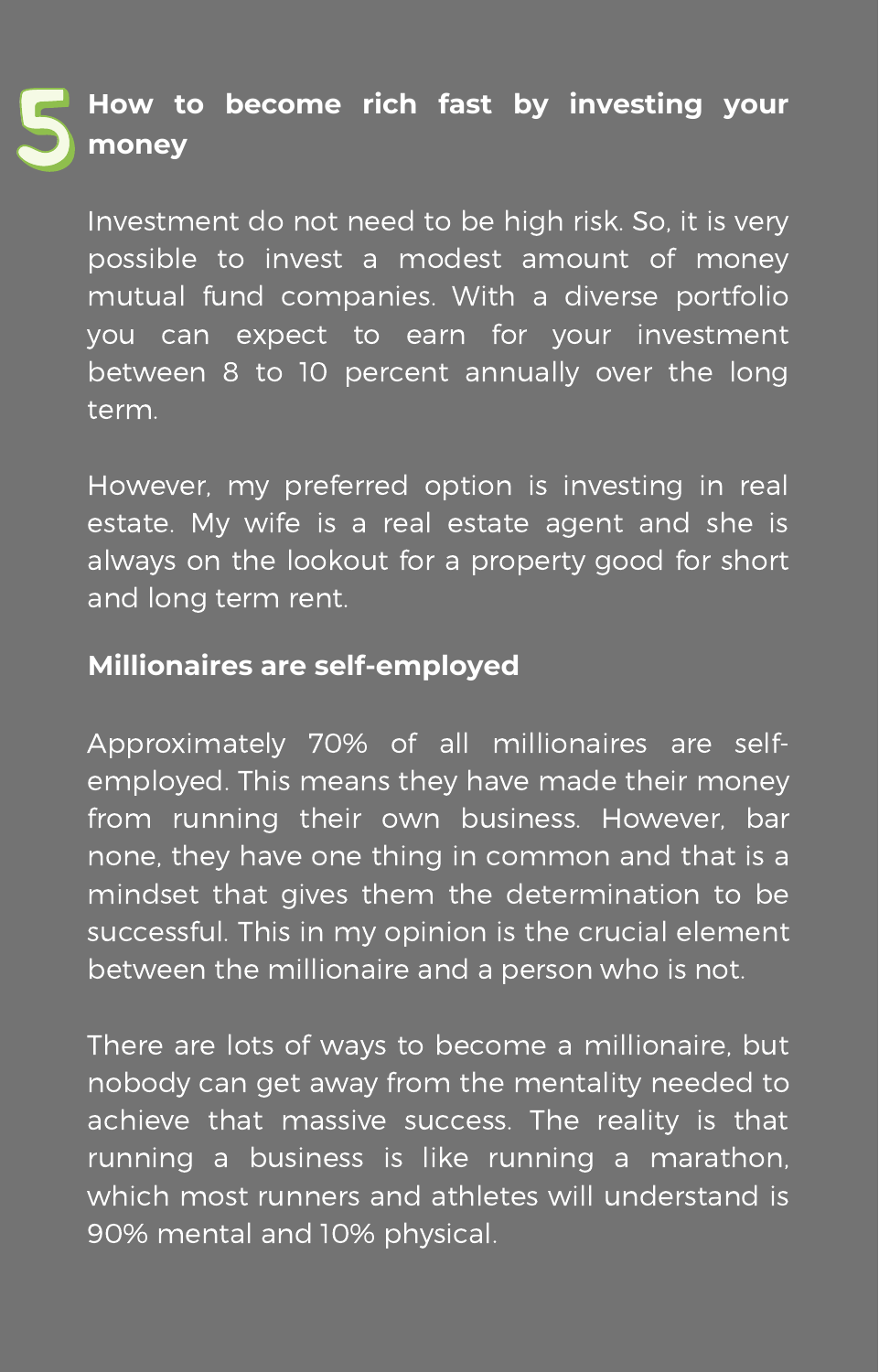Everyday you work on your business you are a step closer to developing a mindset for success, but your mental strength will be the thing that pushes you forward when you feel you cannot continue.

I watched a dear friend of mine during a bad time in his life. He had lost everything, his marriage, his home and of course his money. I recall him sitting in a small apartment eating cold beans out of a can. Within a year he was well on his way to becoming a millionaire for the second time from almost nothing.

When I asked him, "how he managed to become successful again?" While, others were struggling just to manage their lives on a daily basis. He told me, "Even though things were bad, people in his life still needed me, so he needed to change his attitude, become self-motivated, have a desire and discipline to make this work.

There is no easy ways to get rich, but nobody said that becoming a millionaire was going to be a walk in the park. If so everyone would have the motivation to be rich and know the fastest way to become a millionaire.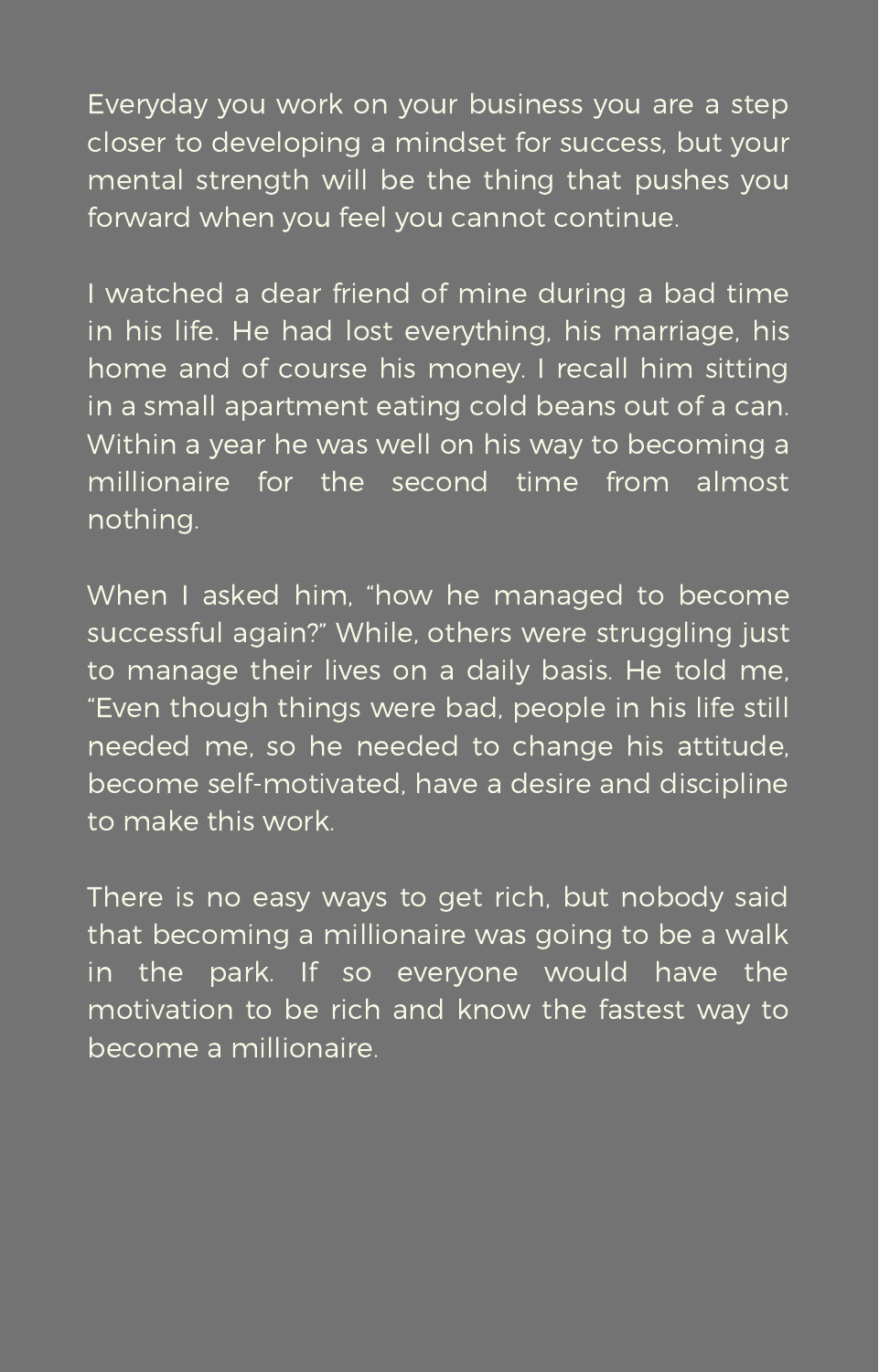# Aspiring entrepreneur

# **Finding unique ways to become a millionaire with Wesley Virgin**

This is someone that might be worth considering. Welsley was a retired US army veteran, who from humble beginnings became a self-made millionaire. His media business based in Houston, Texas is helping and support people like you and me to bring our entrepreneurial ideas to life.Wesley Virgin was able to astounding \$30 million in one year via his online promotion business while continuously aspiring entrepreneurs to change their mindset toward financial success.

## **Fastest way to become a millionaire is never the easy way**

The positive thing for the reader is if they have got to this part of the page they really are considering the options. It is temping to say that we want to become a millionaire in 3 months, but we all know that this is unlikely, however the most common way to become a millionaire is returning to the basics.